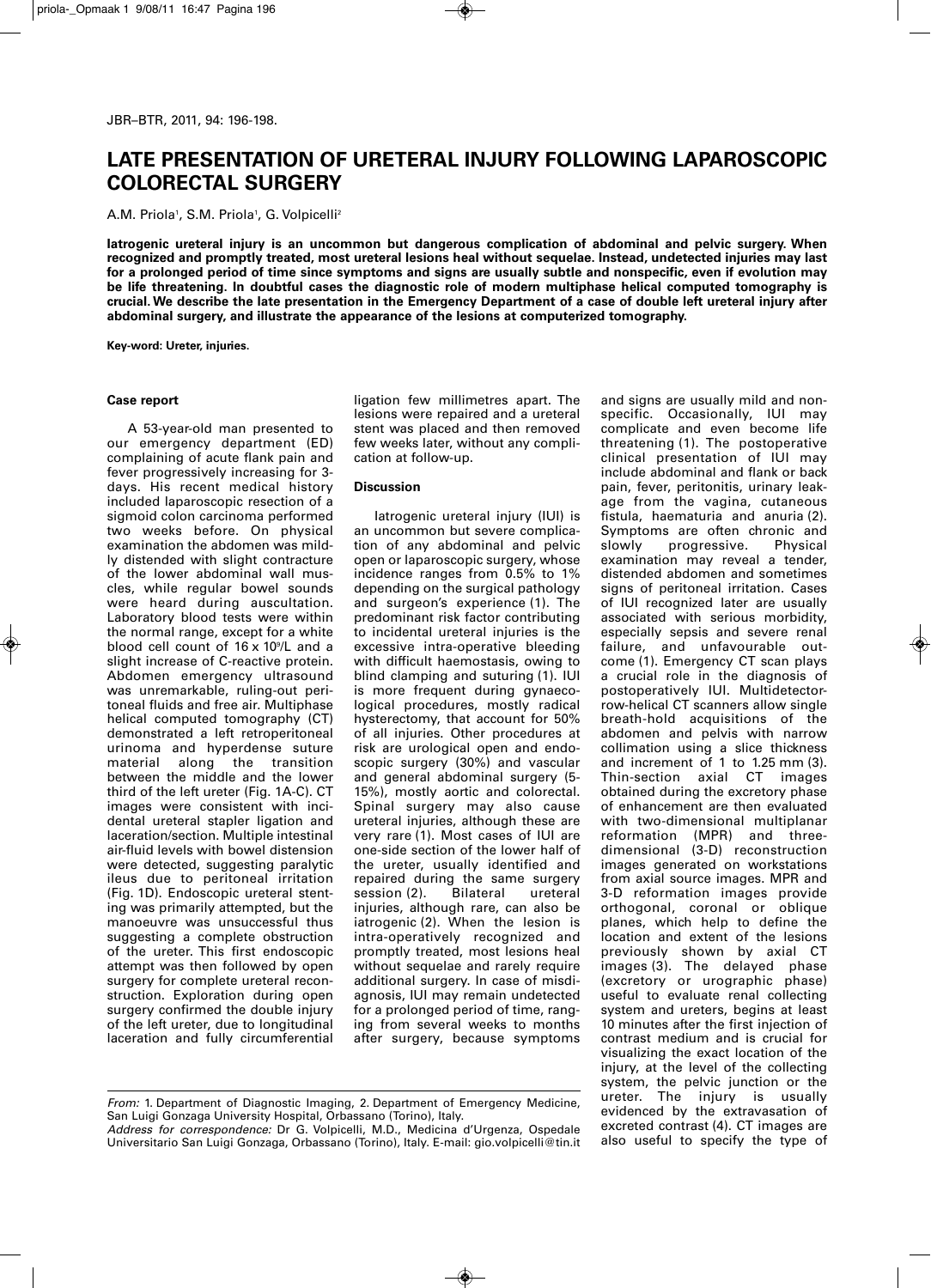







*Fig. 1.* — A. Pre-contrast axial 64-row-CT-scan showing a retroperitoneal welldefined fluid-collection of water-density anterior to the left psoas major muscle (arrow). Hyperdense suture material is detected along the transition between the middle and the lower-third of the left ureter (straight arrow), close to the free fluid retroperitoneal collection, suggesting ureteric ligation. Inflammatory changes in the peri-ureteral tract with thickening of the fascial planes are observed (R = right ureter). B. Contrastenhanced CT scan obtained during the nephro-graphic phase demonstrating initial urinary contrast leakage into the fluid collection (arrow). C. Delayed scan obtained 15 minutes after contrast injection (pyelo-graphic phase) demonstrating extravasation of contrast medium excreted from the kidney within the left retroperitoneal fluid collection (arrows), consistent with ureteric laceration resulting in retroperitoneal urinoma. The ureter distal to the site of injury is not opacified for ligation (coronal MIP reformation, straight arrow), not allowing CT-distinction between laceration and trans-section. A mild ipsilateral hydroureteronephrosis is observed  $(R = right$  ureter; B = bladder). D. CT scan obtained during the nephro-graphic phase demonstrates normal enhancement of the left kidney. Note the multiple intestinal air-fluid levels with bowel distension (arrowheads), suggesting paralitic ileus supported by peritoneal irritation.

injury (laceration/perforation, section, ligation, stricture), together with extension of the lesion and possible associated complications (retroperitoneal urinomas or urinary ascites) (2). The CT hallmark of ureter injuries is extravasation of urine. which may collect at different sites.

Extra luminal urine may appear as a water-density fluid collection of any size, usually not distinguishable from ascites. On CT images, the fluid collection can be proved to be an urinoma only when it becomes opaque due to leakage of contrast medium excreted by the kidney.

Delayed phase CT scans, usually obtained 10-15 minutes after contrast material injection, are considered optimal for demonstrating ureteral urine leak, with a reported sensitivity of 100% (5). Lack of impregnation of a distal ureter after contrast medium injection, is another CT sign of ureteral rupture. However, if the ureter is only lacerated and not completely interrupted, the ureter distal to the injury may still show some contrast enhancement (5). In the